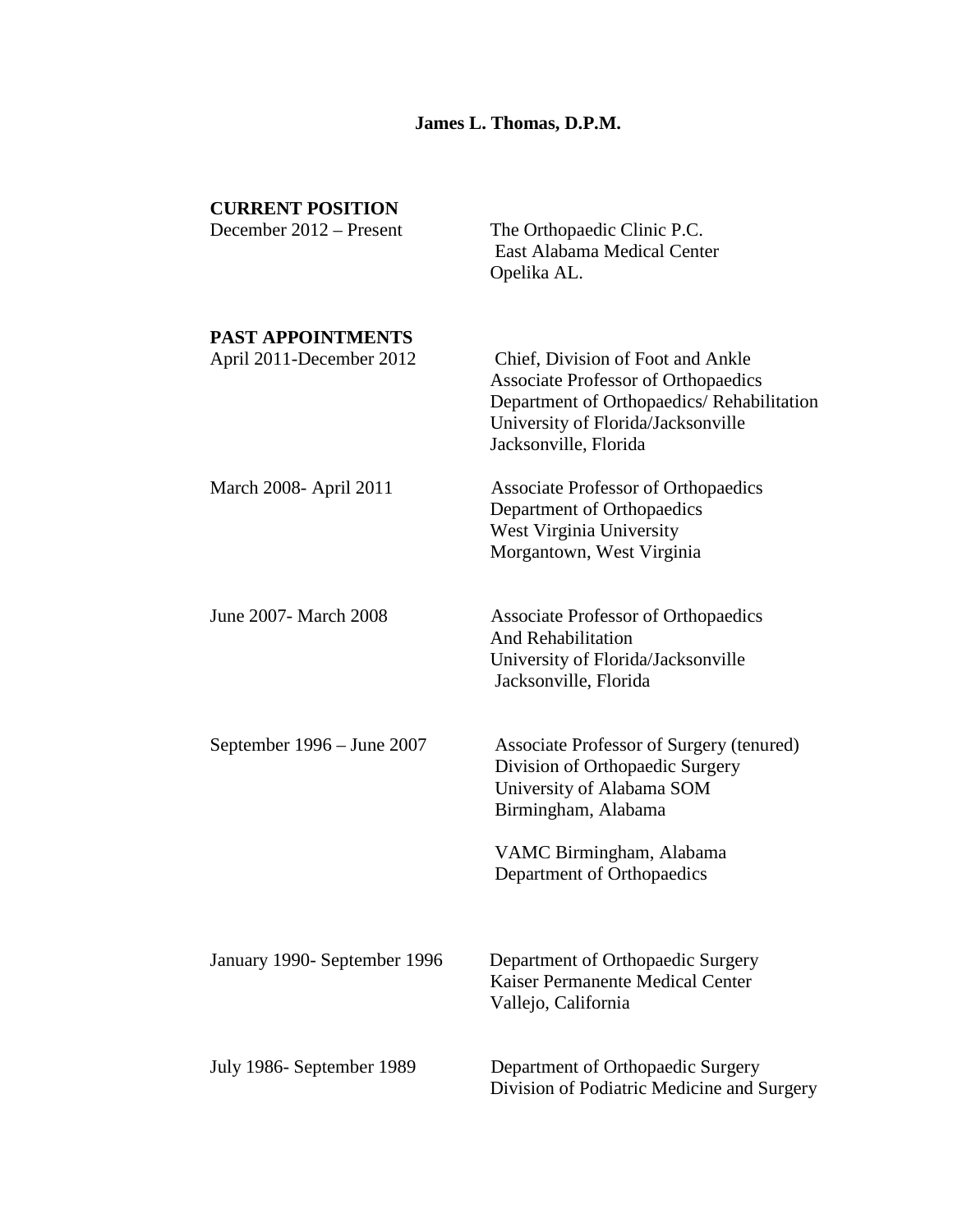Gunderson Clinic Ltd. La Crosse, Wisconsin

#### **UNDERGRADUATE EDUCATION**

Adrian College Adrian, Michigan Bachelor of Science, Biology

California College of Podiatric Medicine San Francisco, California Doctor of Podiatric Medicine

### **POST GRADUATE TRAINING**

Foot and Ankle Surgical Residency Lakeview Hospital (St Joseph's Regional Medical Center) Milwaukee, Wisconsin

# **MILITARY SERVICE**

**PODIATRY SCHOOL**

Captain – U.S.A.F. Dept. of Orthopaedics Kessler Air Force Base Regional Medical Center, Mississippi

HONORS: Graduate Leadership Development School Honorable Discharge

# **LICENSURE**

WestVirginia/Alabama

# **BOARD CERTIFICATION**

Diplomate, American Board of Foot and Ankle Surgery August 1987 Re-certified 1995 Re-certified 2006 Re-certified 2016

# **AWARDS/HONORS**

Class Salutatorian, California College of Podiatric Medicine Who's Who in American Colleges and Universities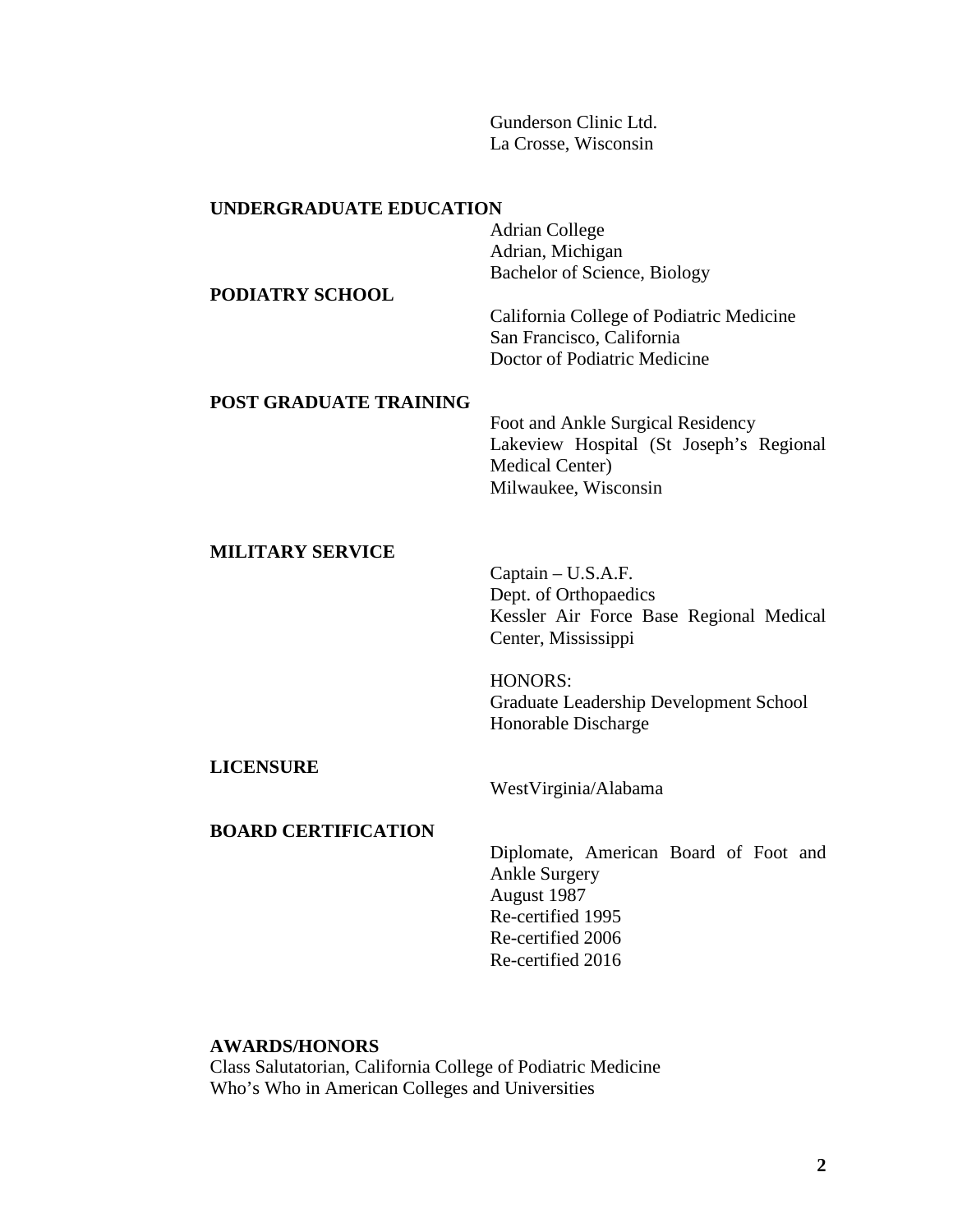National Dean's List Outstanding Young Men of America Award Pi Delta Honorary Academic Society U.S.A.F. Health Professions Scholarship UAB Outstanding Orthopaedic Surgery Faculty Award, 2000, 2001, 2006 1<sup>st</sup> Place Award, Abstract Competition, 2000 Meeting American College of Foot and Ankle Surgeons Teacher of the Year Award – WVU Dept. of Orthopaedics 2010

### **PROFESSIONAL SOCIETIES**

Fellow, American College of Foot and Ankle Surgeons

#### **EDITORIAL BOARD MEMBERSHIPS**

Journal of Foot and Ankle Surgery

# **MAJOR RESEARCH INTERESTS**

Joint contact and pressure studies of the ankle and subtalar joint Augmentation of ankle and hindfoot fusions using platelet rich plasma and allograft Radiographic norms of the foot and ankle

### **GRANT SUPPORT**

Radiographic Anthropometric Standards in the Normal Adult Foot – American College of Foot and Ankle Surgeons Research Grant

The Use of Platelet Rich Plasma in Fusions of the Hindfoot and Ankle – Biomet Research Grant

#### **MANUSCRIPT REVIEWER**

American Journal of Surgery/2005 Journal of Foot and Ankle Surgery/1999 – Present

#### **OFFICES/COMMITTEES**

Promotion and Tenure Committee, WVU Dept. of Orthopaedics - 2009-2010 Chairman, Clinical Practices Guidelines Committee, American College of Foot and Ankle Surgeons – 2009-2010

Immediate Past President, American College of Foot and Ankle Surgeons – 2007- 2008

President, American College of Foot and Ankle Surgeons – 2006-2007 President Elect, American College of Foot and Ankle Surgeons – 2005-2006 International Task Force 2006 - Chairman

Journal Managerial Committee – Journal of Foot and Ankle Surgery 2005-2006 American College of Foot and Ankle Surgeons Annual Scientific Conference Meeting – Chairman 2003

ACFAS – Board of Directors 2002 – 2007

ACFAS 2002 Annual Scientific Conference Planning Committee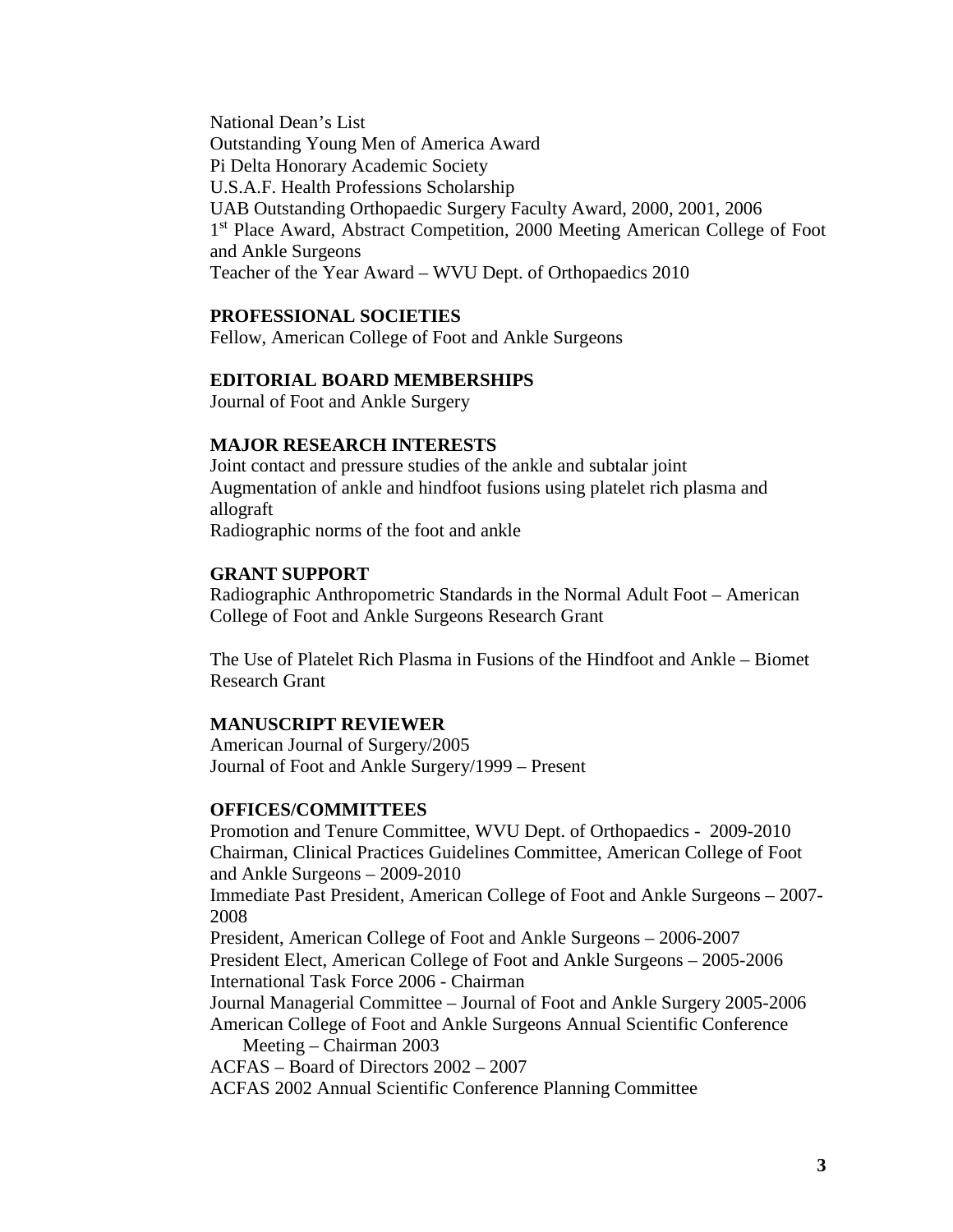Member, Co-Chair ACFAS 2001 Annual Scientific Conference Manuscript Chairman ACFAS Clinical Practice Guidelines Committee – Chair 2000 Education and Scientific Affairs Committee – Member 2000 - 2003 Research Committee – Member 1998 - 2000 ACFAS Scoring Scale Committee – Member 1997 - Present ACFAS Board of Directors Region 14 – Secretary 1997 -1999

# **INTERNATIONAL/NATIONAL LECTURES**

ACFAS Trauma Course Faculty Denver, Co., Nov. 2014

AAFAO Course Faculty Memphis, Tn. Sept. 2014

AAFAO Course Faculty Memphis, Tn. April, 2014

ACFAS Annual Scientific Conference Las Vegas, Nev.. Feb. 2013

AO/ASIF Advanced Podiatric Course Faculty La Jolla, Ca. Sept. 2013

AO/ASIF Advanced Podiatric Course Faculty Dallas, Tx. March 2012

"Cavus Foot" ACFAS Annual Scientific Conference San Antonio, Tx. March 2012

"Midfoot Trauma" Florida Podiatric Medical Association Annual Meeting Orlando, Fl. Jan. 2012

"Basic Principles of Monolateral Frames" ACFAS External Fixation Course Faculty Scottsdale Az. Oct. 2011

"Indications for Foot and Ankle Arthroscopy" ACFAS Arthroscopy Course Faculty OLC Rosemont, Ill. Sept. 2011

"Complex Tarsal Fractures" AO/ASIF Advanced Podiatric Course Faculty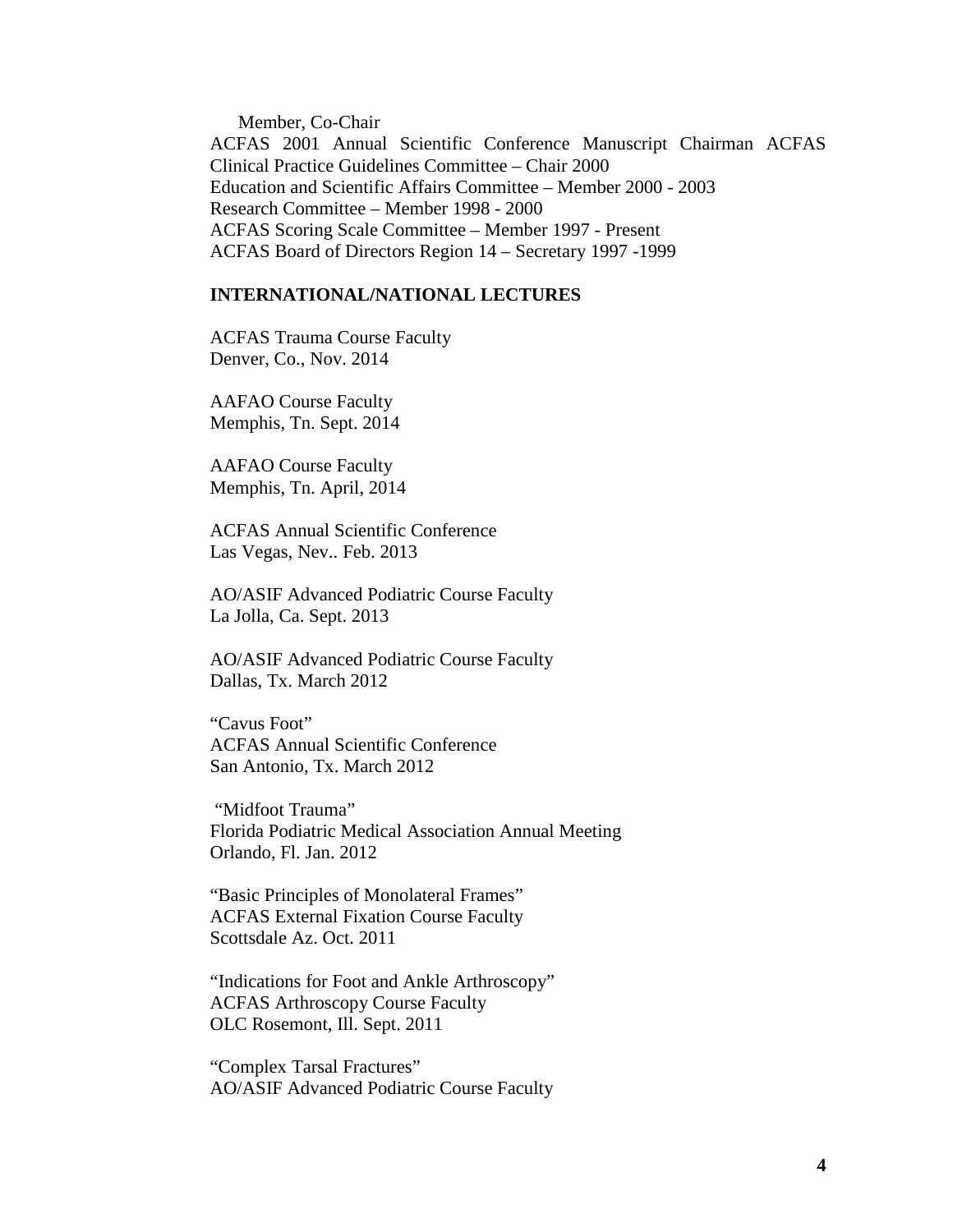La Jolla, Ca. Sept. 2011

"Ankle Arthrodesis" AO/ASIF Advanced Podiatric Course Faculty Charlotte, N.C. March 2011

"Distal Lateral Tibial Osteonecrosis" ACFAS Annual Scientific Conference Ft. Lauderdale, Florida. March 2011

"DVT and Foot and Ankle Surgery" NEOAPM Super Saver Seminar Cleveland, Ohio. Oct. 2010

"Fractures of the Navicular and Cuboid" ACFAS Trauma Course Denver, Co. Oct. 2010

"External Fixation and Trauma" ACFAS Trauma Course Denver, Co. Oct. 2010

"Calcaneal Fractures" The Western Pennsylvania Hospital Pittsburgh, Pa. Sept. 2010

"Peroneal Tendon Disorders" The Western Pennsylvania Hospital Pittsburgh, Pa. Sept. 2010

"Distal Lateral Tibial Osteonecrosis" AO/ASIF Podiatric Advanced Course Faculty LaJolla, Ca. Sept. 2010

"Complex Tarsal Fractures" AO/ASIF Podiatric Advanced Course Faculty Orlando, Fl. March, 2010

"AVN of the Talus" ACFAS Annual Scientific Conference Las Vegas, Nev. February 2010

"Repair of the Neglected Tendon Rupture" ACFAS Annual Scientific Conference Las Vegas, Nev. February 2010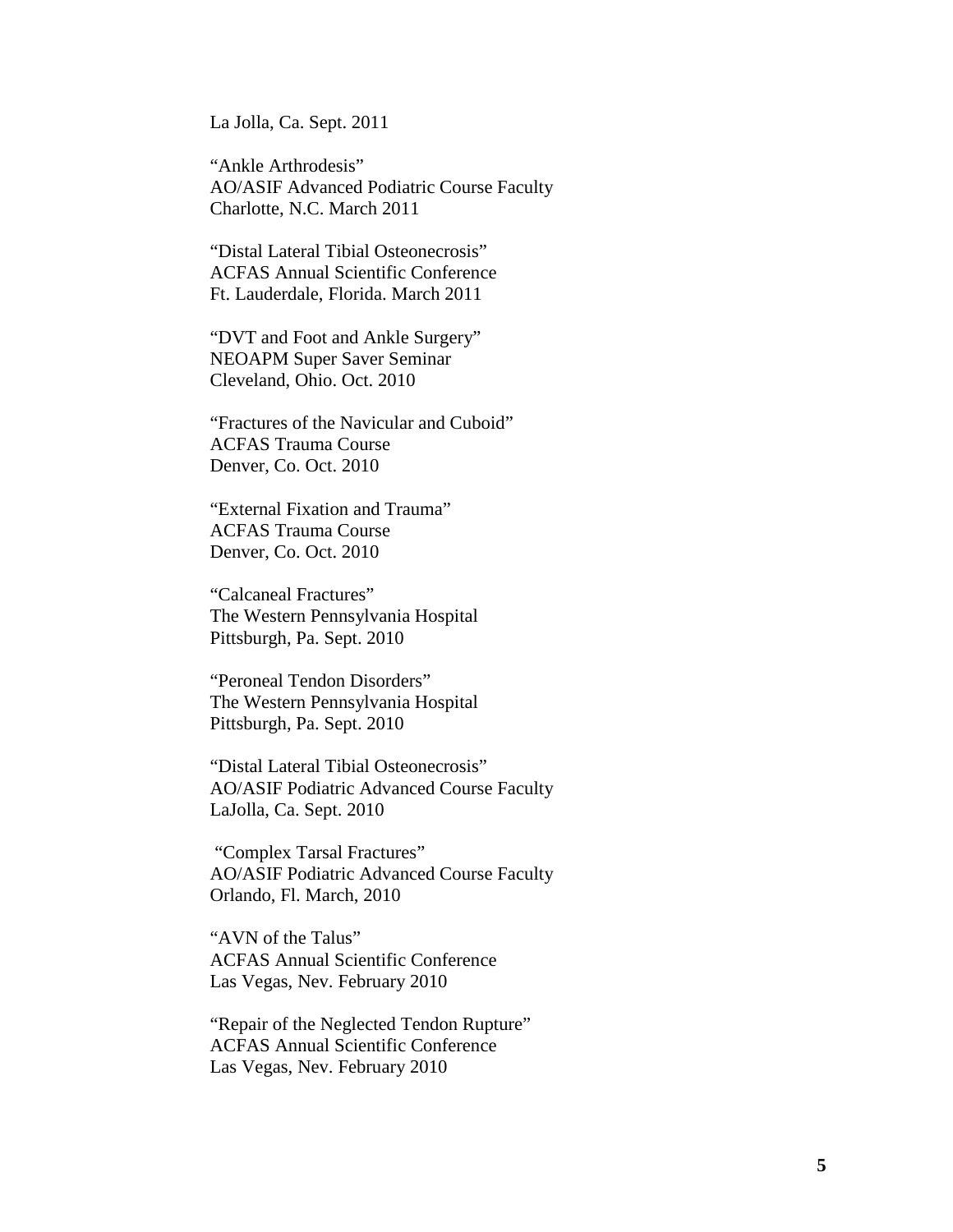"Distal Lateral Tibial Osteonecrosis" AO/ASIF Podiatric Advanced Course Denver, Co. May 2009

"Basal 1st Metatarsal Osteotomies" DePuy Foot and Ankle Conference St. Louis, Mo. May 2009

"Late Reconstruction of Pilon Fractures" ACFAS Annual Scientific Conference Washington, DC March 2009

"Ankle Arthrodesis" ACFAS Annual Scientific Conference Washington, DC March 2009

"Fractures of the Posterior Malleolus" ACFAS Annual Scientific Conference Washington, DC March 2009

"Late Reconstruction of Lisfranc Injuries" ACFAS Annual Scientific Conference Long Beach, Calif February 2008

"Navicular Fractures" ACFAS Annual Scientific Conference Long Beach, Calif February 2008

"Pilon Fractures" Western Pennsylvania Hospital Pittsburg, Pa September 2007

"Calcaneal Fractures" Western Pennsylvania Hospital Pittsburg, Pa September 2007

"Compartment Syndrome" Western Pennsylvania Hospital Pittsburg, Pa September 2007

"Pilon Fractures" DePuy Foot and Ankle Symposium San Antonio, Tx September 2007

"First Metatarsal Base Osteotomies" DePuy Foot and Ankle Symposium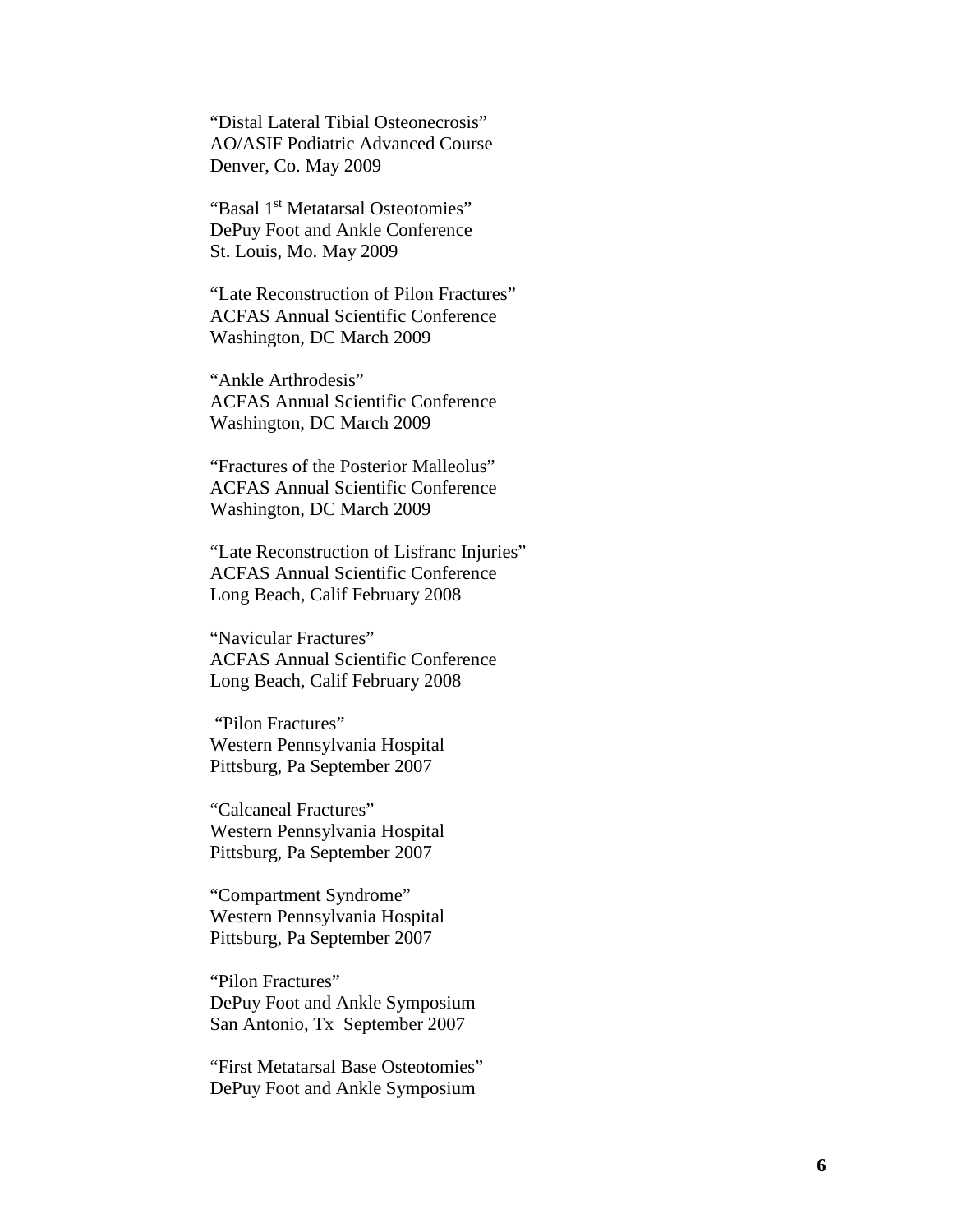San Antonio, Tx September 2007

"Peroneal Tendon Disorders" Wisconsin Society of Podiatric Medicine Milwaukee, WI June 2007

"Rational Use of External Fixation" ACFAS Annual Scientific Conference Orlando, FL March 2007

"Ankle Arthrodesis" ACFAS Annual Scientific Conference Orlando, FL March 2007

"Pilon Fractures" ACFAS Annual Scientific Conference Orlando, FL March 2007

"Practical Uses of Bone Stimulators: When and Where" 2006 Golden State Podiatric Medical Seminar Sacramento, CA November 2006

"Nerve and Soft Tissue Complications" 2006 Golden State Podiatric Medical Seminar Sacramento, CA November 2006

"Complications Which Require External Fixation" 2006 Golden State Podiatric Medical Seminar Sacramento, CA 2006

"Rheumatologic Associated Problems of the Foot and Ankle" The 51<sup>st</sup> Annual Lowe Conference on Rheumatic Diseases Nauvoo, AL October 2006

"Calacaneal Fractures" Western Pennsylvania Hospital Pittsburg, PA October 2006

"Locked Plating in Foot and Ankle Surgery" Western Pennsylvania Hospital Pittsburg, PA October 2006

"Peroneal Tendon Disorders" Gerard Yu Memorial Seminar Cleveland, OH August 2006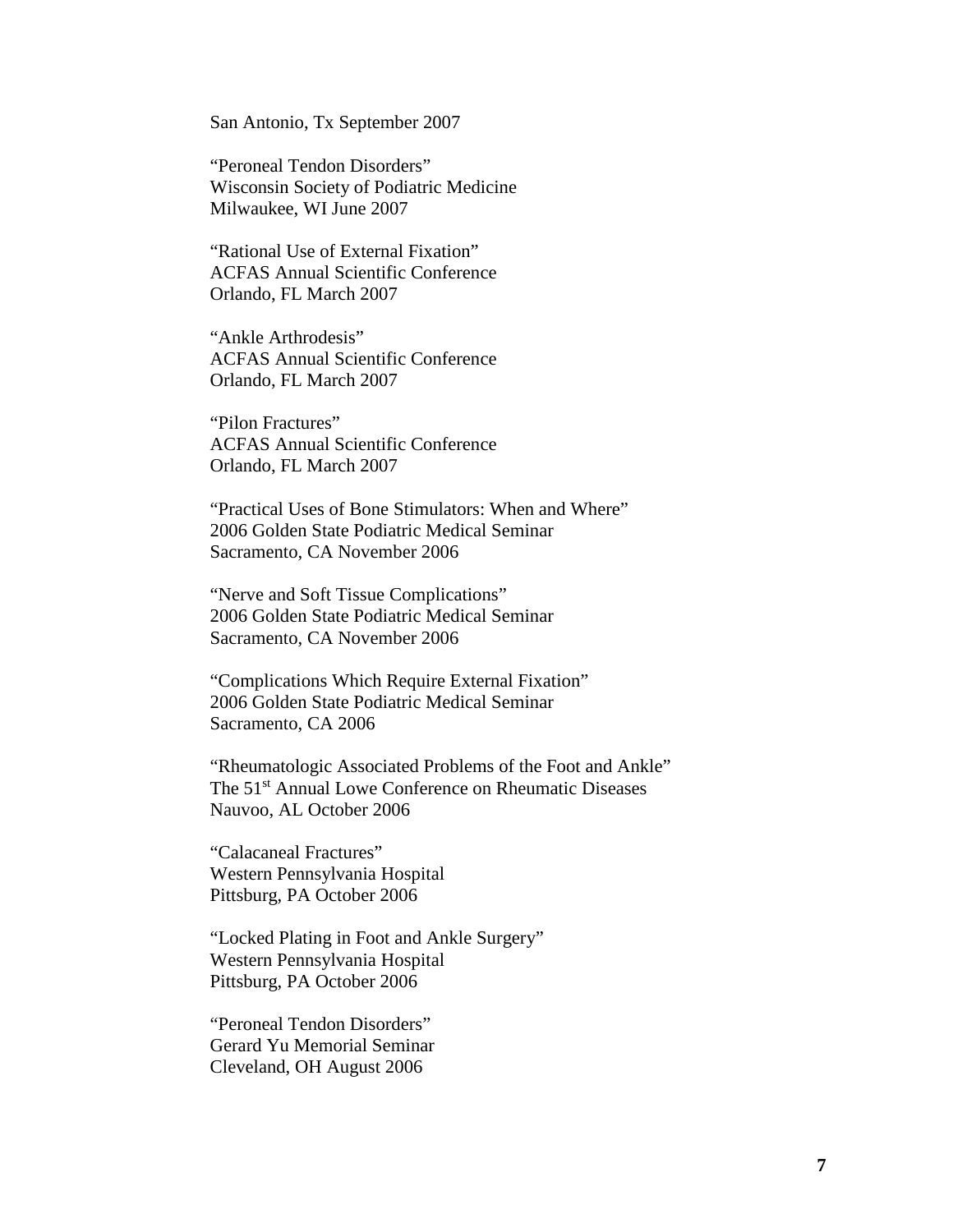"Navicular/Cuboid Fractures" Trauma of the Foot and Ankle Surgical Skills Course Denver, CO October 2006

"Calcaneal Fractures" Trauma of the Foot and Ankle Surgical Skills Course Denver, CO October 2006

"Locking Plate Concepts" AO Podiatric Advanced Course Chicago, IL August 2006

"Complex Tarsal Fractures" AO Podiatric Advanced Course Chicago, IL August 2006

"Tunneling, Sliding and Locking: Advanced Plating Techniques for Management of the Pilon and Other Fractures of the Rearfoot and Ankle" The Podiatry Institute Jacksonville, FL June 2006

"Ankle Compression with Monolateral Frames" Complex Foot & Ankle Applications of Monolateral & Circular Frames American College of Foot and Ankle Surgeons Oakland, CA June 2006

"Calcaneal Fractures – ORIF" Complex Foot & Ankle Applications of Monolateral & Circular Frames American College of Foot and Ankle Surgeons Oakland, CA June 2006

"Charcot Rearfoot/Ankle Arthrodesis" Complex Foot & Ankle Applications of Monolateral & Circular Frames American College of Foot and Ankle Surgeons Oakland, CA June 2006

"Complex Tarsal Fractures" American College of Foot and Ankle Surgeons Annual Scientific Conference Las Vegas, NV March 2006

"Medial Malleolar Osteotomies" American College of Foot and Ankle Surgeons Annual Scientific Conference Las Vegas, NV March 2006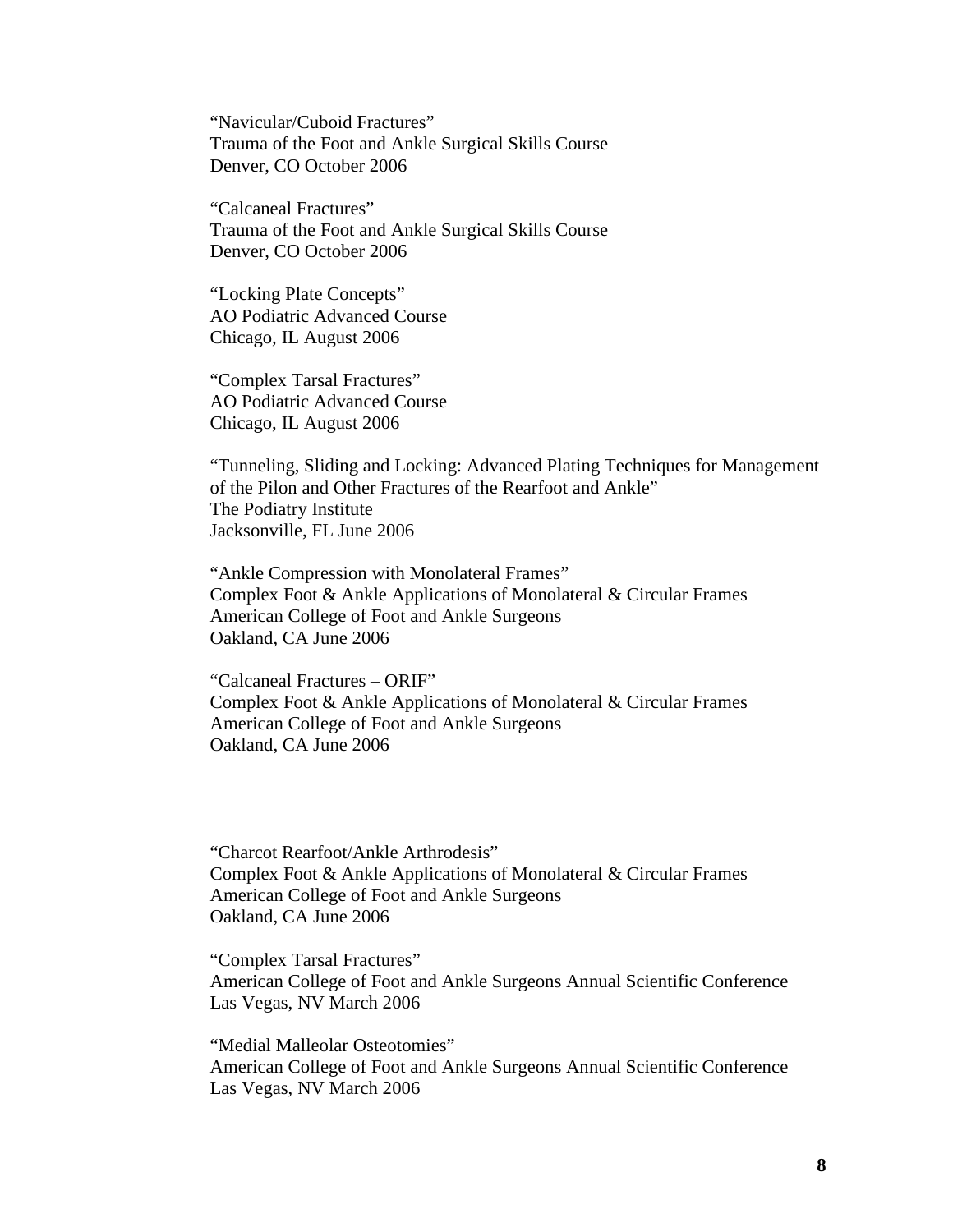"Posterior Calcaneal Osteotomies" American College of Foot and Ankle Surgeons Annual Scientific Conference Las Vegas, NV March 2006

"Ring Fixation for Charcot Ankle and Hindfoot Deformities" University of Texas Health Sciences Center San Antonio, TX December 2005

"Percutaneous Plating (Distal Tibia) Percutaneous Achilles Rupture Repair/1st MTP Hemi-Implant Arthroplasty " Orthopaedic Learning Center Rosemont, IL August 2005

"Internal and External Fixation Techniques of the Foot and Ankle" Western Pennsylvania Hospital Pittsburgh, PA June 2005

"Ankle Fusion/Talar Fractures" St. Joseph's Regional Medical Center, Foot and Ankle Symposium Wauwatosa, WI June 2005

"Compartment Syndrome/Evans vs. MBA " St. Joseph's Regional Medical Center, Foot and Ankle Symposium Wauwatosa, WI June 2005

"Midfoot Fracture" EBI Podiatry Forum Parsippany, NJ April 2005

"DVT Prophylaxis" EBI Podiatry Forum Parsippany, NJ April 2005

"Lateral Ankle Pathology" American College of Foot and Ankle Surgeons Annual Scientific Conference New Orleans, LA February 2005

"Basic Principles of Monolateral Frames" American College of Foot and Ankle Surgeons External Fixation Workshop Scottsdale, AZ January 2005

"Clinical Applications of Monolateral Frames" American College of Foot and Ankle Surgeons External Fixation Workshop Scottsdale, AZ January 2005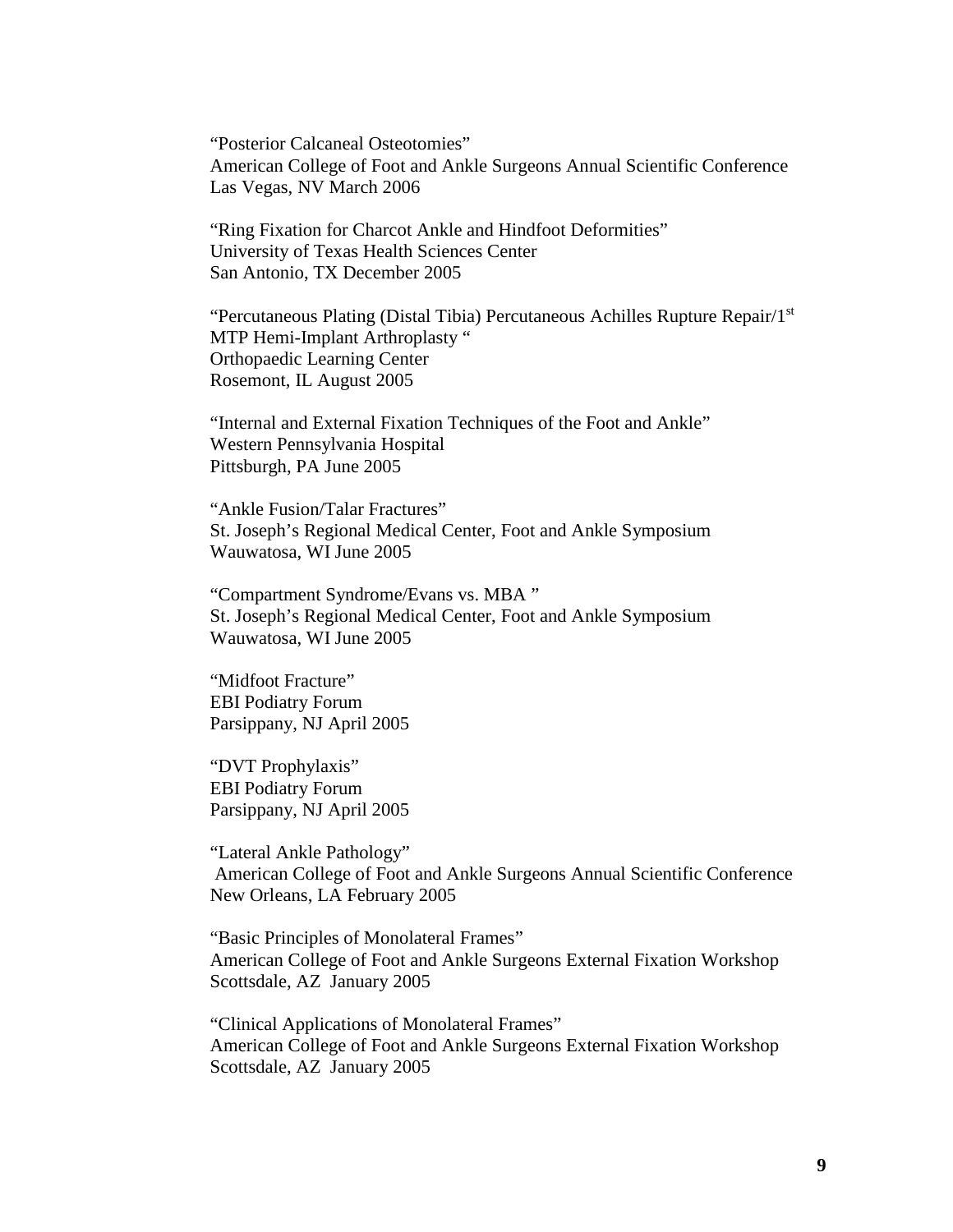"Navicular and Cuboid Fractures" ACFAS Foot and Ankle Trauma Course Orthopaedic Learning Center Rosemont, IL November 2004

"Foot and Ankle Pathology in Rheumatic Disease" American College of Rheumatology Annual Meeting San Antonio, TX October 2004

"Locked Plating in Foot and Ankle Surgery" AO Advanced Podiatric Course Toronto, Ontario Canada August 2004

"Complex Tarsal Fractures" AO Advanced Podiatric Course Toronto, Ontario Canada August 2004

"Principles of Internal Fixation" Alabama Podiatric Medical Association State Meeting Opelika, AL April 2004

"Tarsal Tunnel Surgery/Non-union in Foot and Ankle Surgery/Update on Internal Fixation in Foot and Ankle Surgery" Society of Air Force Clinical Surgeons 51<sup>st</sup> Annual Symposium San Francisco, CA April 2004

"Compartment Syndrome of the Foot and Leg" DePuy Annual National Podiatric Foot and Ankle Symposium Orthopaedic Learning Center Rosemont, IL March 2004

"Talar Fractures/Update on Plantar Fascia Release/New Plate Technology/First Metatarsalphalangeal Joint Arthrodesis/Nonunion in Ankle Arthrodesis" Forefoot Internal Fixation Workshop – Faculty ACFAS Annual Scientific Conference San Diego, CA – February 2004

"Non-union of the Foot and Ankle/Hallux Valgus Surgery Complications/Procedure Selection in Hallux Valgus Surgery" Indiana Podiatric Medical Association Annual Meeting Indianapolis, IN October 2003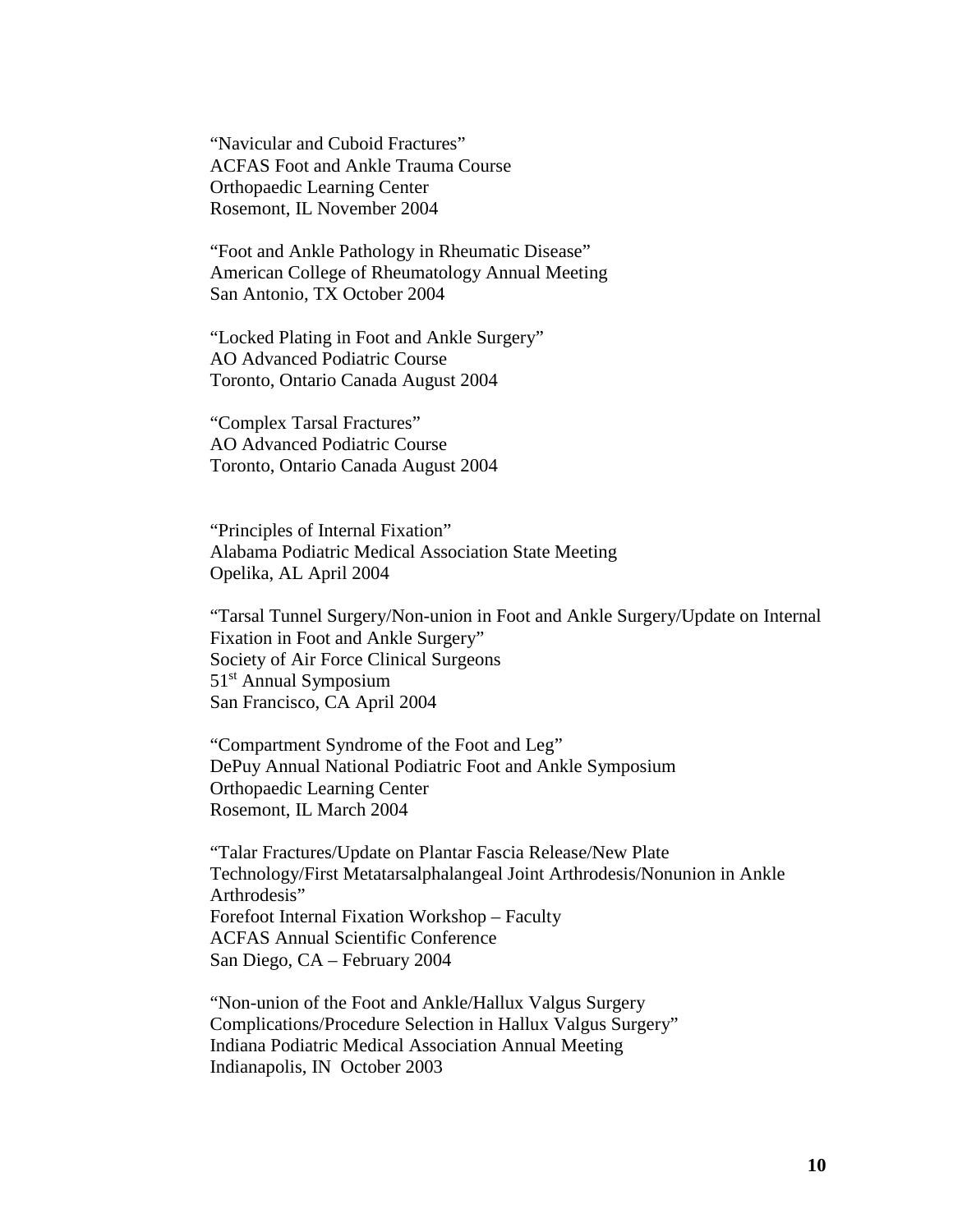"Foot and Ankle Pathology for the Rheumatologist" American College of Rheumatology Annual Meeting Orlando, FL October 2003

Depuy External Fixation Pre-Conference Workshop - Faculty "Talar Neck and Body Fractures/ Infracalcaneal Nerve Decompression/ Tarsal Coalition" ACFAS Annual Scientific Conference Orlando, FL - February 2003

"Non-Union of the Foot and Ankle" Alabama Podiatric Medical Association Winter Meeting Birmingham, AL January 2003

"Non-Unions in Foot and Ankle Surgery/ Procedure Selection in Hallux Valgus Surgery/ Complication of Hallux Valgus Surgery" Greater Texas Podiatric Research Foundation Houston, TX November 2002

AO Advanced Podiatric Surgery Course - Faculty Redondo Beach, CA November 2002

Advanced Forefoot Surgery Course - Faculty Orthopaedic Learning Center Rosemont, IL September 2002

"The Charcot Foot" Lutheran Hospital/ Gunderson Clinic Grand Rounds La Crosse, WI April 2002

"Midfoot Fractures/ Soft Tissue Injuries of the Foot and Ankle" ACFAS Annual Scientific Conference Los Angeles, CA February 2002

"Peroneal Tendinopathies" Annual Scientific Meeting of the American Podiatric Medical Association Chicago, IL August 2001

"ACFAS Clinical Practice Guidelines for the Treatment of Heel Pain" Annual Scientific Meeting of the American Podiatric Medical Association Chicago, IL August 2001

"Lis Franc Arthrodesis/ IM Nail/ Midfoot Injuries" Northwest Foot and Ankle Surgery Symposium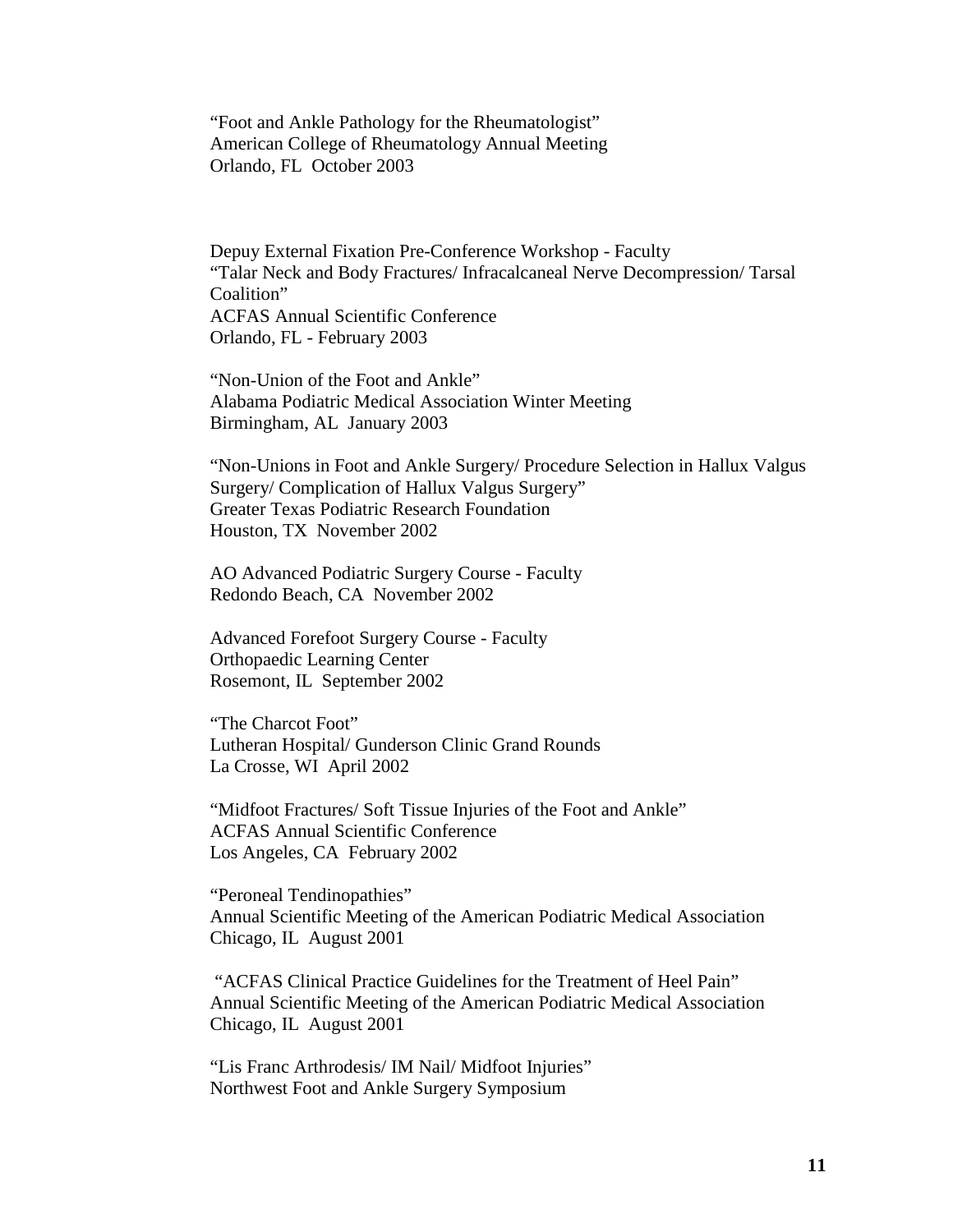Seattle, WA May 2001

"Medial In-Step Plantar Fasciotomy/Unique Fixation Devices" Alabama Podiatric Medical Association, Region 10 Annual Meeting Perdido Bay, AL August 2000

"The Effects on Subtalar Contact and Pressure Following Talonvicular and Midtarsal Joint Fixation" ACFAS Annual Scientific Conference Miami, FL February 2000

"Posterior Tibial Tendon Dysfunction" Alabama Podiatric Medical Association, Winter Meeting, Birmingham, AL - January 2000

"Common Pathologies of the Foot and Ankle" Guest Lecturer, University of Alabama Department of Physical Therapy Birmingham, AL June 1999

ACFAS Advanced Forefoot Surgery Course – Faculty Orthopaedic Learning Center Chicago, IL September 1999

AFCAS External Fixation Workshop - Faculty St. Louis, MO March 1999

"Tumor's of the Foot and Ankle"/ "Surgery to Treat Flexible Flat Foot Deformity" Kaiser Vallejo Residency Program Grand Rounds San Francisco, CA January 1998

"Tendon Disorders of the Foot and Ankle Alabama State Society Summer Meeting Biloxi, MS June 1998

"Calcaneal Fractures" Alabama Podiatric Medical Association Winter Meeting Birmingham, AL January 1997

"Trauma of the Foot and Ankle" Kaiser Vallejo Residency Program San Francisco, CA February 1997

"Reduction Techniques of Calcaneal Fractures"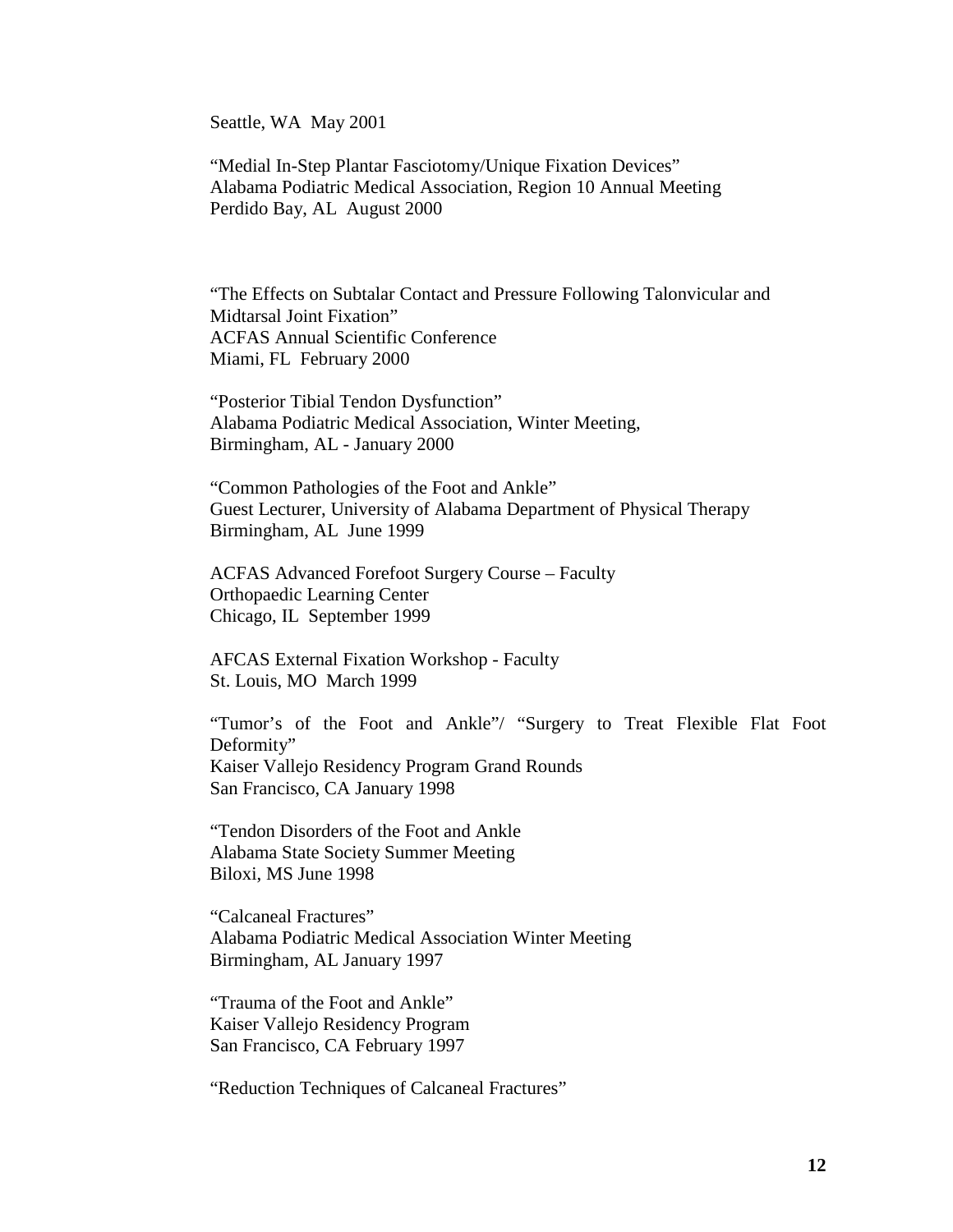Northern California Kaiser Permanente Quarterly Meeting Oakland, CA August 1995

"Podiatric Trauma" Lakeview Hospital Residency Seminar Milwaukee, WI August 1993

"Podiatry for the Primary Care Physician" Kaiser Permanente Primary Care Symposium Napa, CA May 1993

"The Howmedica Mini and Mandibular Fixation System in Podiatric Surgery/ Trauma" Northern California Kaiser Permanente Quarterly Meeting Oakland, CA February 1992

"The Use of the LuhrMaxilloFacial Fixation System in Podiatric Surgery/Resection of Talo- Calcaneal Coalitions" Northwest Podiatric Foundation Surgical Seminar Cozumel, Mexico January 1992

"Isolated Rearfoot Arthrodesis/Acute Trauma of the Posterior Tibial Tendon" Northwest Podiatric Foundation Symposium Seattle, WA July 1991

"Criteria Used in Podiatric Surgical Resident Selection" Residency Selection Workshop California College of Podiatric Medicine San Francisco, CA, May 1991 and 1992

"Lower Extremity Mechanics and Pathomechanics" Symposium on Cardiac Rehabilitation and Orthopaedic and Sports Injuries La Crosse, WI October 1988

"Diabetic Foot Complications" Diabetes Symposium Gundersen Clinic LaCrosse WI April 1987

# **PUBLICATIONS**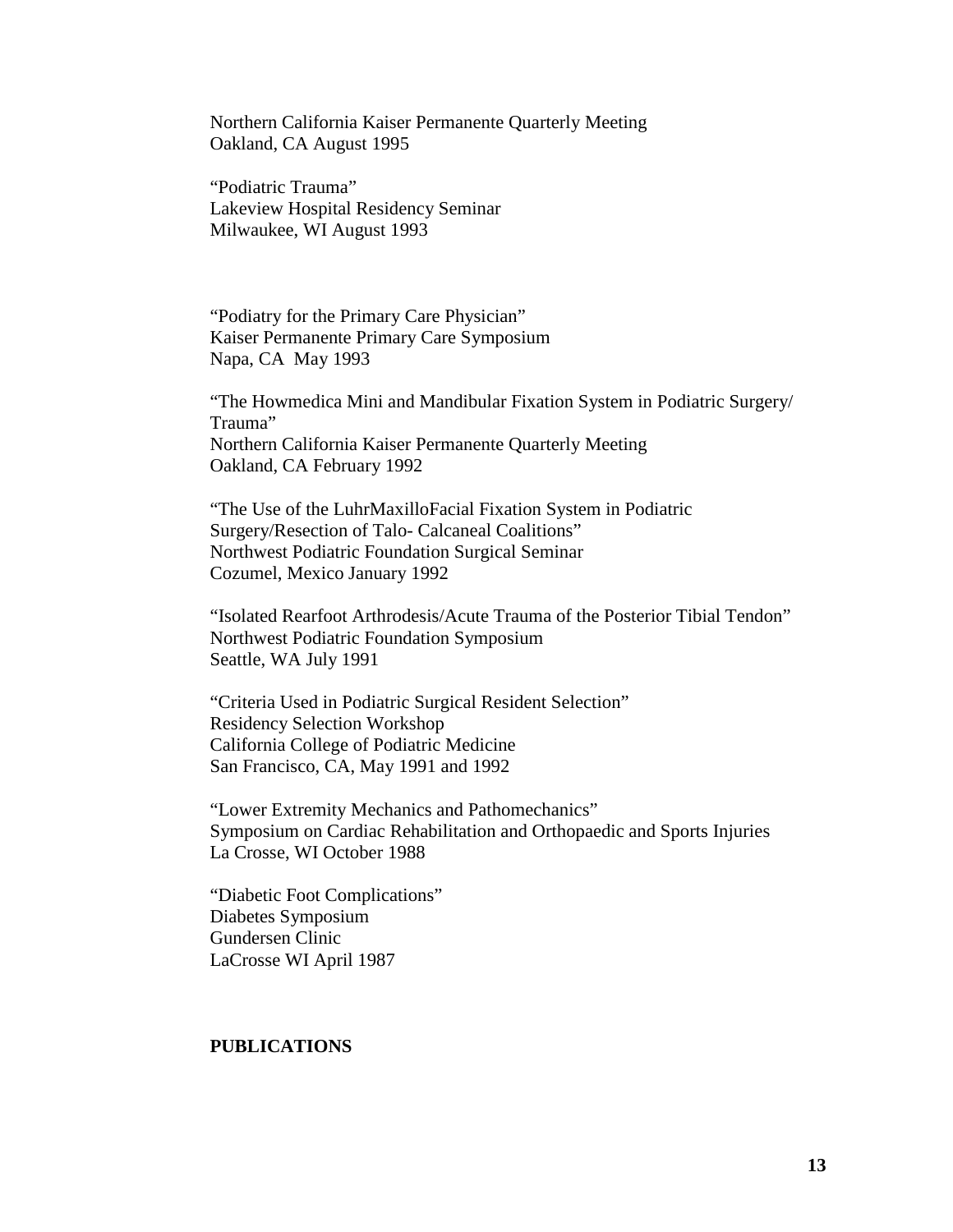- 1. Thomas JL, Davis BC. Three-wire fixation technique for displaced fifth metatarsal base fractures, The Journal of Foot and Ankle Surgery, 50(6), 776-779, 2011
- 2. Thomas JL, et al. Treatment of Jones Fracture Nonunion with Isolated Intramedullary Screw Fixation, The Journal of Foot and Ankle Surgery, 50(5), 566-68, 2011
- 3. Thomas JL, et al. A preliminary report on intra-sheath peroneal tendon subluxation: A prospective review of 7 patients with ultrasound verification, The Journal of Foot and Ankle Surgery, 48(3), 323-29, 2009
- 4. Thomas JL, et al. Diagnosis and Treatment of Forefoot Disorders; Section 1, Digital Deformities, The Journal of Foot and Ankle Surgery, 48(2), 230-238, 2009
- 5. Thomas JL, et al. Diagnosis and Treatment of Forefoot Disorders; Section 2: Central Metatarsalgia, The Journal of Foot and Ankle Surgery, 48(2), 239-250, 2009
- 6. Thomas JL, et al. Diagnosis and Treatment of Forefoot Disorders; Section 3: Morton's Intermetatarsal Neuroma, The Journal of Foot and Ankle Surgery, 48(2), 251-256, 2009
- 7. Thomas JL, et al. Diagnosis and Treatment of Forefoot Disorders; Section 4: Tailor's Bunion, The Journal of Foot and Ankle Surgery, 48(2), 257- 263, 2009
- 8. Thomas JL, et al. Diagnosis and Treatment of Forefoot Disorders; Section 5: Trauma, The Journal of Foot and Ankle Surgery, 48(2), 264-272, 2009
- 9. Webb, B, Nute, M, Wilson,S, Thomas ,JL, Van Gompel, J, Thompson, K, Arthrodesis of the First Metatarsocuneiform Joint: A comparative cadaveric study of external and internal fixation, Journal of Foot and Ankle Surgery, 48(1), 15-21, 2009
- 10. Gosselink C, Thomas J, Brahmbhatt S, Patel N, Vindas J. Nocardiosis causing pedal actinomycetoma: A case report and review of the literature, Journal of Foot and Ankle Surgery, 47(5), 457-462, 2008
- 11. Thomas JL, Huffman L. Charcot Foot Deformity: Surgical Options, Wounds, 20(3), 67-73, 2008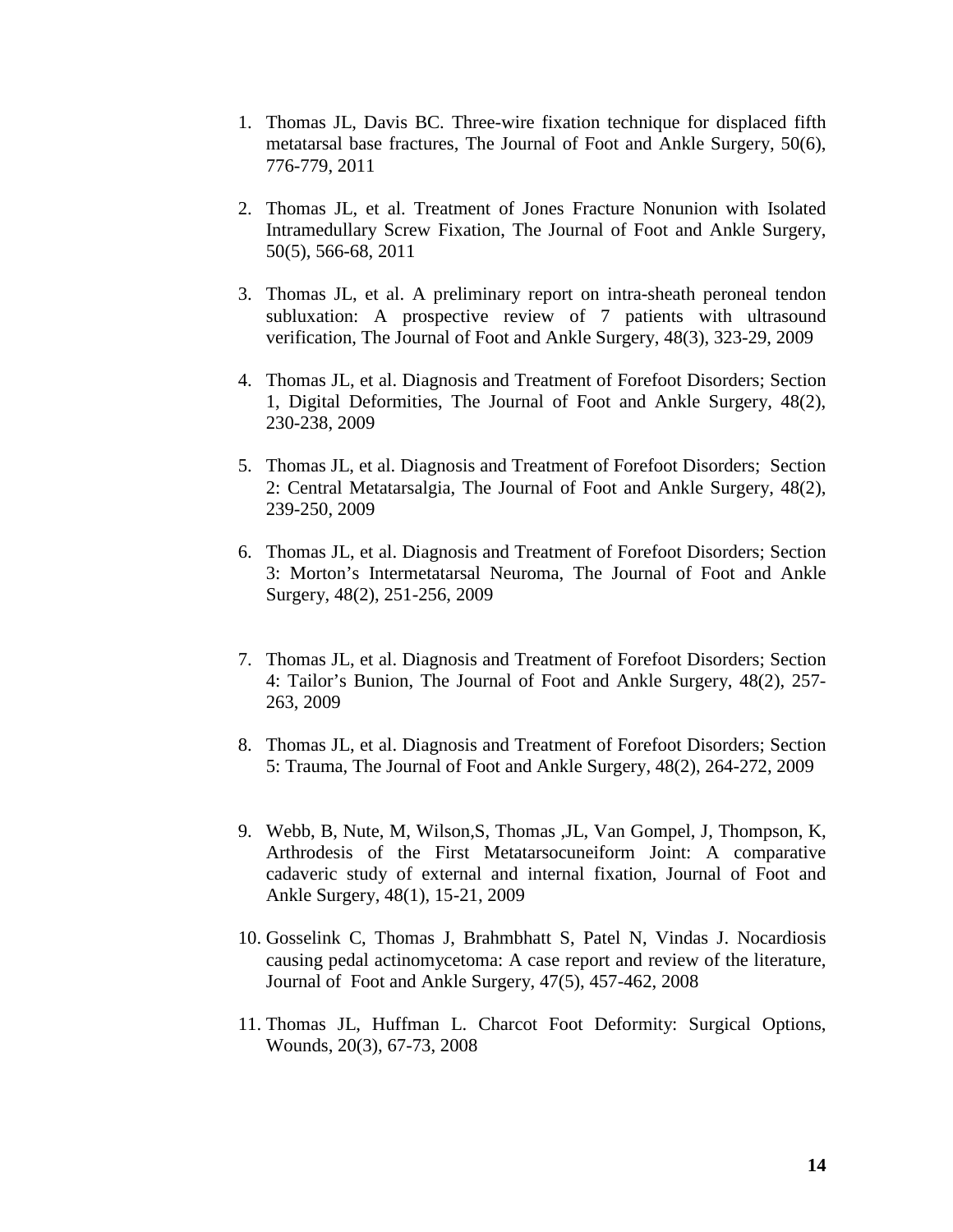- 12. Thomas, JL, Athletic Running Injuries of the Foot and Ankle, Advance for Directors in Rehabilitation,15(1), 27-29, August, 2006
- 13. Thomas, JL, Kunkel, MW, Lopez, R, Sparks, D, Radiographic values of the adult foot in a standardized population, The Journal of Foot and Ankle Surgery, 45(1), 3-12, 2006.
- 14. Sessions, W, Siegel, HJ, Thomas, JL Pitt, M, Said-Al-naeif, N, Casillas, MA, Chondroblastoma with associated aneurysmal bone cyst of the cuboid, The Journal of Foot and Ankle Surgery, 44(1), 64-67, 2005.
- 15. Thomas JL, Christensen JC, Mendicino RW, et al. ACFAS Scoring Scale User Guide, The journal of Foot and Ankle Surgery, 44 (5) 316-338, 2005
- 16. Harris, EJ, Vanore, JV, Thomas, JL, Kravitz, Sr, Mendelson, SA, Mendicino, RW, Silvani, SH, Gassen, SC, Diagnosis and Treatment of Pediatric Flatfoot, The Journal of Foot and Ankle Surgery, 43(6) 341 – 373, 2004.
- 17. Vanore, JV, Christen, JC, Kravitz, SR, Schuberth, JM, Thomas, JL, Weil, LS, Zlotoff, HJ, Couture, SD, Diagnosis and treatment of First Metatarsophalangeal Joint Disorders. Section 1: Hallux Valgus, The Journal of Foot and Ankle Surgery, 42(3) 112-123, 2003.
- 18. Vanore, JV, Christensen, JC, Kravitz, SR, Schuberth, JM, Thomas, JL, Weil, LS, Zlotoff, HJ, Couture, SD, Diagnosis and treatment of First Metatarsophalangeal Joint Disorders. Section 2: Hallux rigidus, The Journal of Foot and Ankle Surgery, 42(3) 124-136, 2003.
- 19. Vanore, JV, Christensen, JC, Kravitz, SR, Schuberth, JM, Thomas, JL, Weil, LS, Zlotoff, HJ, Couture, SD, Diagnosis and treatment of First Metatarsophalangeal Joint Disorders. Section 3: Hallux varus, The Journal of Foot and Ankle Surgery, 42(3) 137-142, 2003.
- 20. Vanore, JV, Christensen, JC, Kravitz, SR, Schuberth, JM, Thomas, JL, Weil, LS, Zlotoff, HJ, Couture, SD, Diagnosis and treatment of First Metatarsophalangeal Joint Disorders. Section 4: Sesamoid disorders, The Journal of Foot and Ankle Surgery, 42(3) 143-147, 2003.
- 21. Vanore, JV, Christensen, JC, Kravitz, SR, Schuberth, JM, Thomas, JL, Weil, LS, Zlotoff, HJ, Couture, SD, Diagnosis and treatment of First Metatarsophalangeal Joint Disorders. Section 5: Traumatic disorders, The Journal of Foot and Ankle Surgery, 42(3), 148-151, 2003.
- 22. Vanore, JV, Christensen, JC, Kravitz, SR, Schuberth, JM, Thomas, JL, Weil, LS, Zlotoff, HJ, Couture, SD, Diagnosis and treatment of First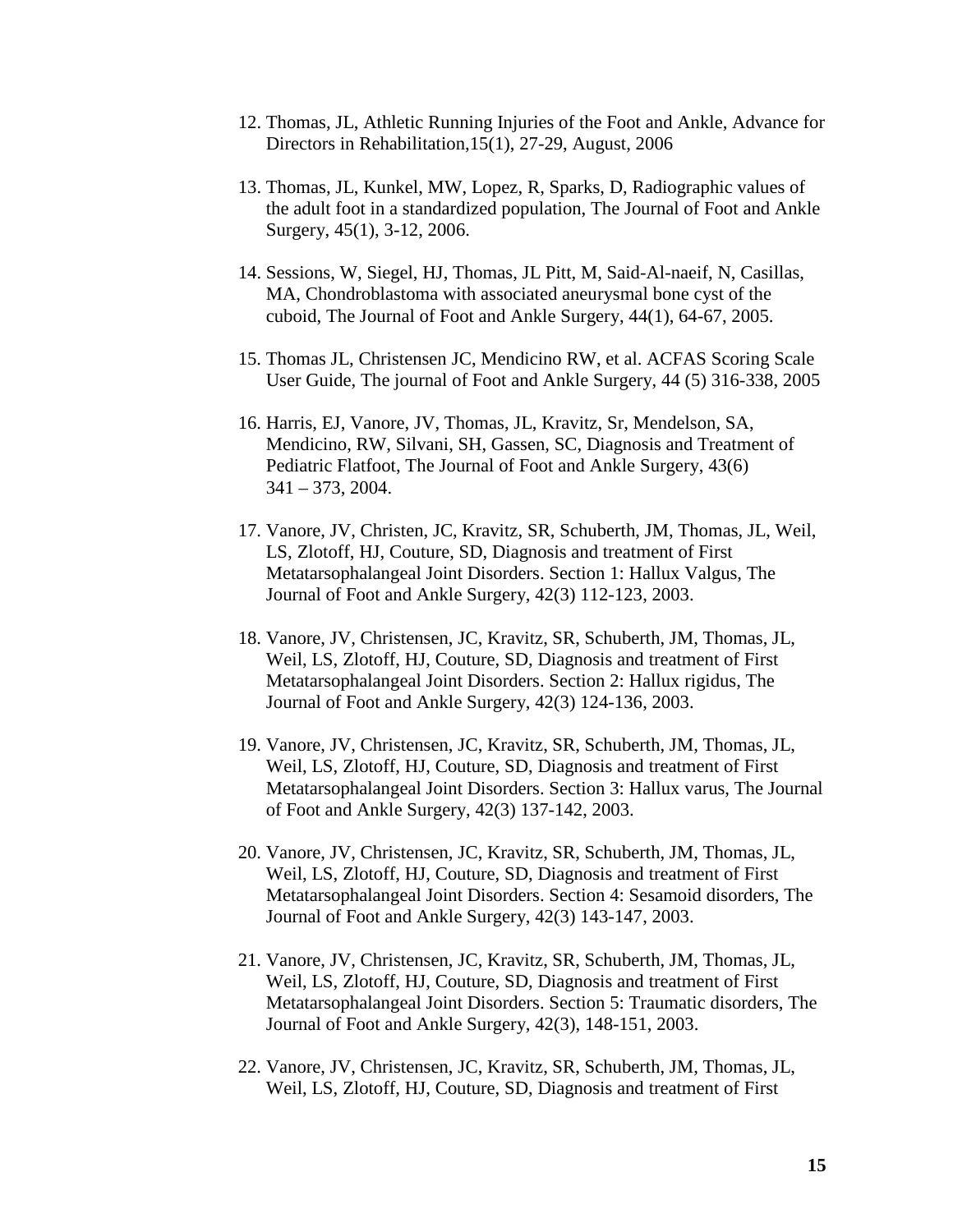Metatarsophalangeal Joint Disorders. Section 6: Other disorders, The Journal of Foot and Ankle Surgery, 42(3), 152-154, 2003.

- 23. Zlotoff, HJ, Christensen, JC, Mendicino, RW, Schuberth, JM, Schwartz, NH, Thomas, JL, Weil, LS, ACFAS Universal Foot and Ankle Scoring System: First Metatarsophalangeal Joint and First Ray (Module 1), Journal of Foot and Ankle Surgery, 41(1) 2-5, 2002.
- 24. Zlotoff, HJ, Christensen, JC, Mendicino, RW, Schuberth, JM, Schwartz, NH, Thomas, JL, Weil, LS, ACFAS Universal Foot and Ankle Scoring System: Forefoot (Module 2), The Journal of Foot & Ankle Surgery 41(2) 109-111, 2002.
- 25. Thomas, JL, etal, The Diagnosis and Treatment of Heel Pain, The Journal of Foot and Ankle Surgery, 40(5), 329-340, 2001.
- 26. Frykberg, RG, Armstrong, DG, Giurini, J, Edwards, A, Kravette, M, Kravitz, S, Ross, C, Stauck, R, Vanore, J, Thomas, JL, Diabetic Foot Disorders: A Clinical Practice Guideline, Journal of Foot and Ankle Surgery, 39(5) S2-S60, Supplement 2000.

.

- 27. Thomas, JL, Moeini, R, Soileau, R, The Effects on Subtalar Contact and Pressure Following Talonavicular and Midtarsal Joint Arthrodesis, The Journal of Foot and Ankle Surgery 39(2) 78-88,2000.
- 28. Thomas, JL, Jaffe, KA, Foot and Ankle Tumors, Current Opinion in Orthopaedics, 11(2), 117-125, 2000.
- 29. Thomas, JL, Jaffe, KA, Use of Polymethylmethacrylate in Large Osseous Defects in the Foot an Ankle Following Tumor Excision, The Journal of Foot and Ankle Surgery; 38(3), 208-213,1999.
- 30. Jaffe, KA, Thomas, JL, Foot Tumors, Current Opinion in Orthopaedics, 9(3), 61-67, 1998.
- 31. Thomas, JL, Prins, DD, Irreducible Dislocation of the Hallux Interphalangeal Joint, Journal of the APMA, 86(3), 133-135, 1996.
- 32. Graviet, S, Thomas, JL, Dysplasia Epiphysealis Hemimelica affecting the Subtalar Joint, Journal of the APMA, 84(11), 580-582,1994.
- 33. Thomas, JL, Sheridan, L, Graviet, S, Modification of the Ellis Jones Procedure for Peroneal Subluxation, Journal of Foot and Ankle Surgery, 31(5), 454-458, 1992.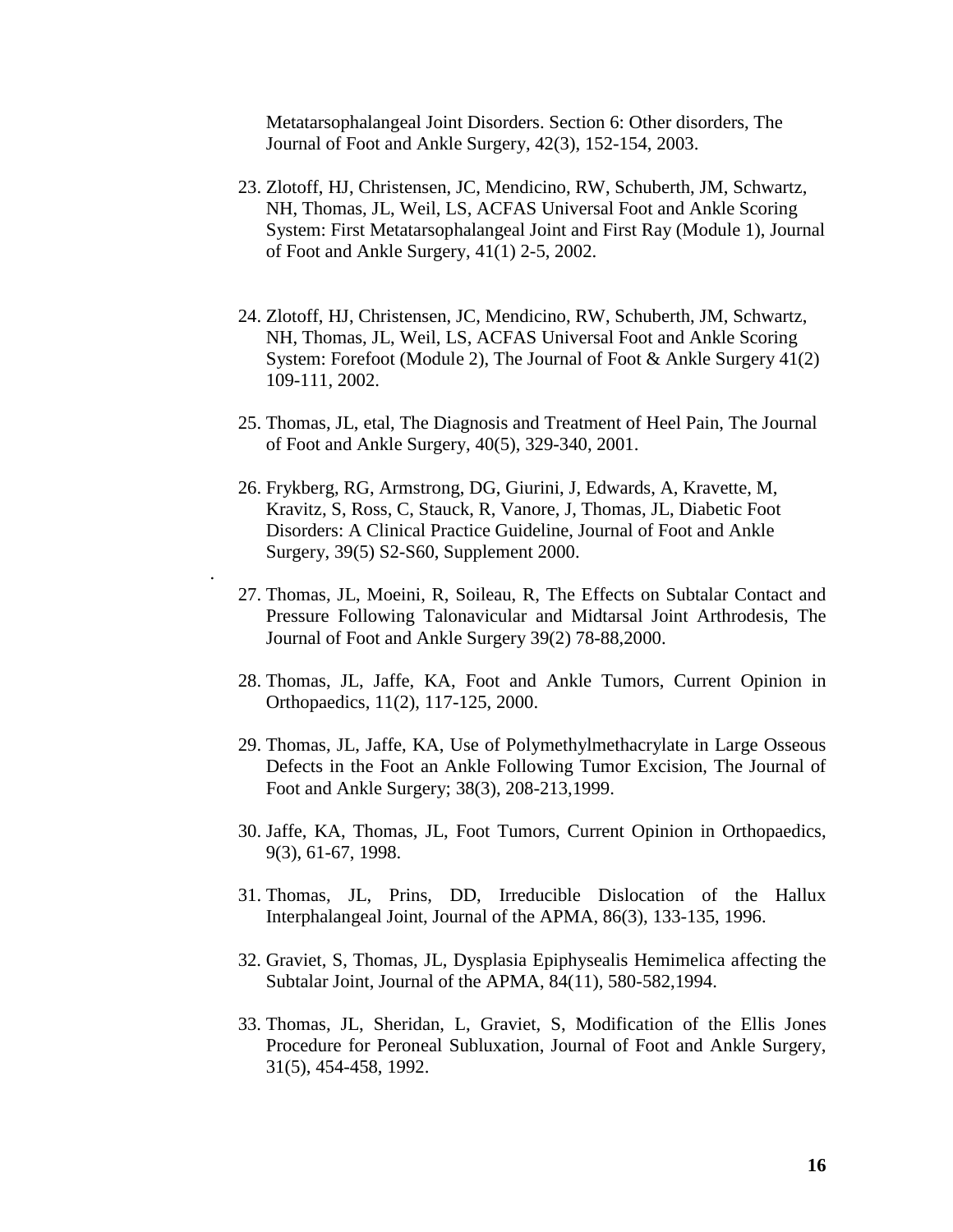34. Thomas, JL, Epiphyseal Plate Sparing Fixation for Salter Harris IV Ankle Fractures, Journal of Foot and Ankle Surgery, 28(2), 120-123, 1989.

Publications Pending(Submitted): Radiographic Evaluation Of the Canale View for Talar Neck Fractures (Journal of Foot and Ankle Surgery)

#### **POSTERS**

Nocardiosis causing pedal actinomycetoma: A case report and review of the literature; ACFAS Annual Scientific Conference, March 2009

#### **EDITORIALS**

The Age of "Reason" part II: Podiatrists Training Orthopaedic Surgeons, Journal of Foot and Ankle Surgery, 45(1), 1-2, 2006

Podiatric Care of the Diabetic Foot, Journal of Foot and Ankle Surgery, 39(5), 269, 2000

#### **TEXT BOOK CONTRIBUTIONS**

"ORIF of Calcaneal Fractures", Master Techniques in Podiatric Surgery: The Foot and Ankle; Lippincott Williams & Wilkins Publication, Editor: Thomas J Chang –2005 Pg. 511 - 527

"Fractures of the Talus", Foot and Ankle Trauma; W.B. Saunders Publication, Editor: George Gumman –2004, Pg. 151 - 211

**"**Pediatric Foot and Ankle Fractures", Foot and Ankle Trauma; W.B. Saunders Publication, Editor: George Gumman –Publication June, 2004, Pg. 335 – 371

"The Role of the Multidisciplinary Team Approach to Limb Salvage in Major Academic Healthcare Institutions", Surgical Reconstruction of the Diabetic Foot;